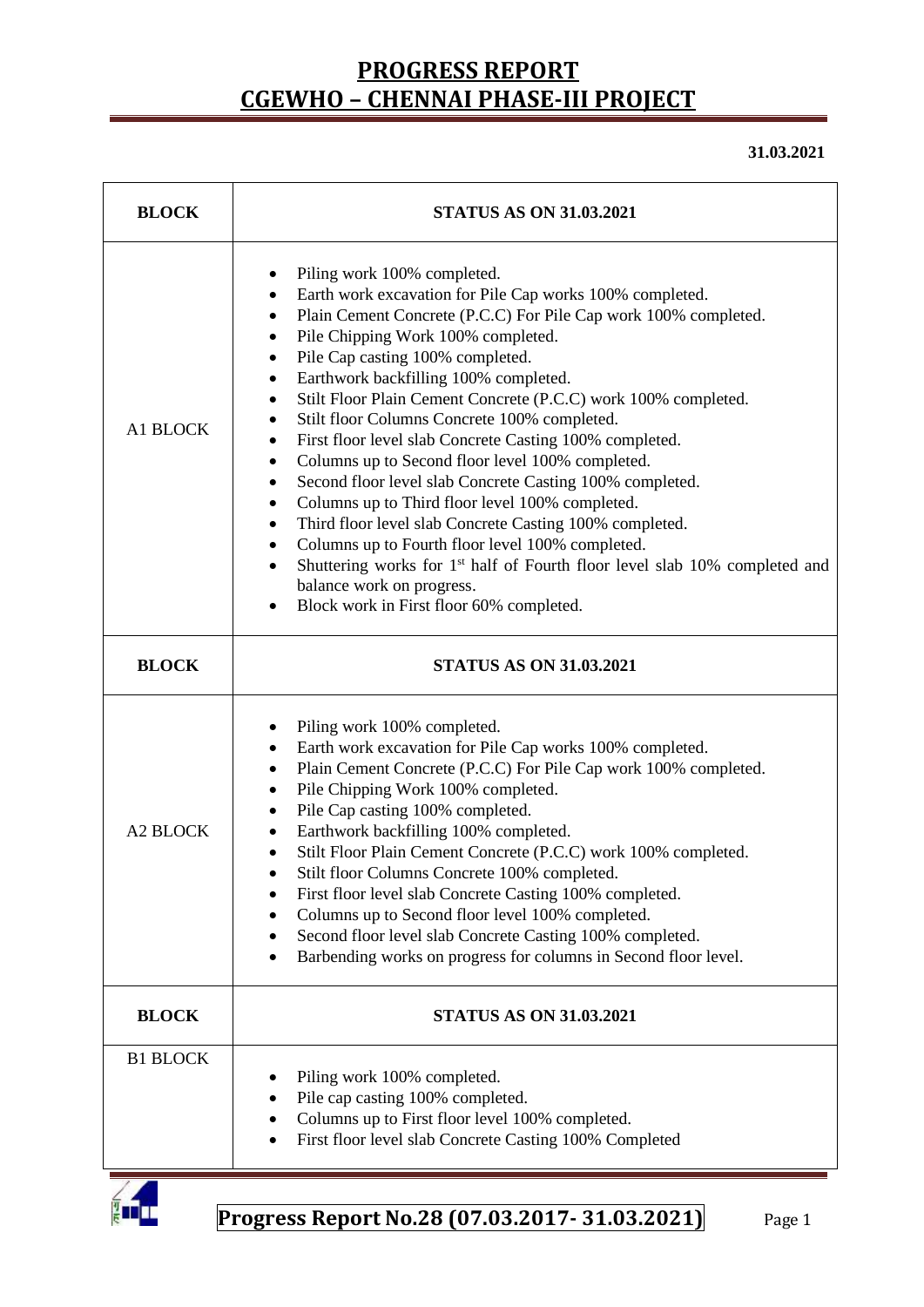|                 | Columns up to Second floor level 100% completed.<br>Second floor level slab Concrete Casting 100% Completed<br>Columns up to Third floor Level 100% Completed.<br>٠<br>Third floor level slab Concrete Casting 100% Completed.<br>٠<br>Columns up to Fourth floor Level 100% Completed<br>$\bullet$<br>Fourth floor level slab Concrete Casting 100% Completed.<br>$\bullet$<br>Columns up to Fifth floor Level 100% Completed.<br>$\bullet$<br>Fifth floor level slab Concrete Casting 100% Completed.<br>٠<br>Columns up to Sixth floor Level 100% Completed<br>$\bullet$<br>Sixth floor level slab Concrete Casting 100% Completed.<br>٠<br>Columns up to Seventh floor Level 100% Completed<br>$\bullet$<br>Seventh floor level slab Concrete Casting 100% Completed.<br>٠<br>Columns up to Eighth floor level 100% completed<br>$\bullet$<br>Eighth floor level slab Concrete casting 100% completed.<br>$\bullet$<br>Columns up to Ninth floor level 95% completed.<br>$\bullet$<br>Ninth floor level slab First Half Concrete casting 100% completed<br>$\bullet$<br>Shuttering works on progress for Second half of Ninth Floor level slab.<br>٠<br>Block work in First floor 85% completed.<br>٠<br>Block work in Second floor 85% completed<br>٠<br>Block work in Third floor 85% completed.<br>٠<br>Block work in Fourth floor 80% completed.<br>٠<br>Block work in Fifth floor 70% completed.<br>٠<br>Block work in Sixth floor 55% completed.<br>٠<br>Stilt ceiling plastering 80% completed.<br>٠<br>First Floor ceiling plastering 90% completed.<br>٠<br>First Floor Wall plastering 70% completed<br>٠<br>Model Flat Finishing works Completed.<br>$\bullet$ |
|-----------------|-------------------------------------------------------------------------------------------------------------------------------------------------------------------------------------------------------------------------------------------------------------------------------------------------------------------------------------------------------------------------------------------------------------------------------------------------------------------------------------------------------------------------------------------------------------------------------------------------------------------------------------------------------------------------------------------------------------------------------------------------------------------------------------------------------------------------------------------------------------------------------------------------------------------------------------------------------------------------------------------------------------------------------------------------------------------------------------------------------------------------------------------------------------------------------------------------------------------------------------------------------------------------------------------------------------------------------------------------------------------------------------------------------------------------------------------------------------------------------------------------------------------------------------------------------------------------------------------------------------------------------------------------------------------------------|
| <b>BLOCK</b>    | <b>STATUS AS ON 31.03.2021</b>                                                                                                                                                                                                                                                                                                                                                                                                                                                                                                                                                                                                                                                                                                                                                                                                                                                                                                                                                                                                                                                                                                                                                                                                                                                                                                                                                                                                                                                                                                                                                                                                                                                |
| <b>B2 BLOCK</b> | Piling work 100% completed.<br>Earth work excavation for Pile Cap works 100% completed.<br>PCC for pile cap 100% completed.<br>Pile Cap Casting 100% completed<br>Columns up to First floor level 100% completed.<br>٠<br>First floor level slab Concrete Casting 100% Completed.<br>٠<br>Columns up to Second floor level 100% completed.<br>٠<br>Second floor level slab Concrete Casting 100% Completed.<br>$\bullet$<br>Columns up to Third floor level 100% completed.<br>٠<br>Third floor level slab Concrete Casting 100% Completed.<br>٠<br>Barbending fabrication works for Columns up to Fourth Floor level on<br>$\bullet$<br>progress.<br>Block work in First floor 30% completed.                                                                                                                                                                                                                                                                                                                                                                                                                                                                                                                                                                                                                                                                                                                                                                                                                                                                                                                                                                                |
| <b>BLOCK</b>    | <b>STATUS AS ON 31.03.2021</b>                                                                                                                                                                                                                                                                                                                                                                                                                                                                                                                                                                                                                                                                                                                                                                                                                                                                                                                                                                                                                                                                                                                                                                                                                                                                                                                                                                                                                                                                                                                                                                                                                                                |

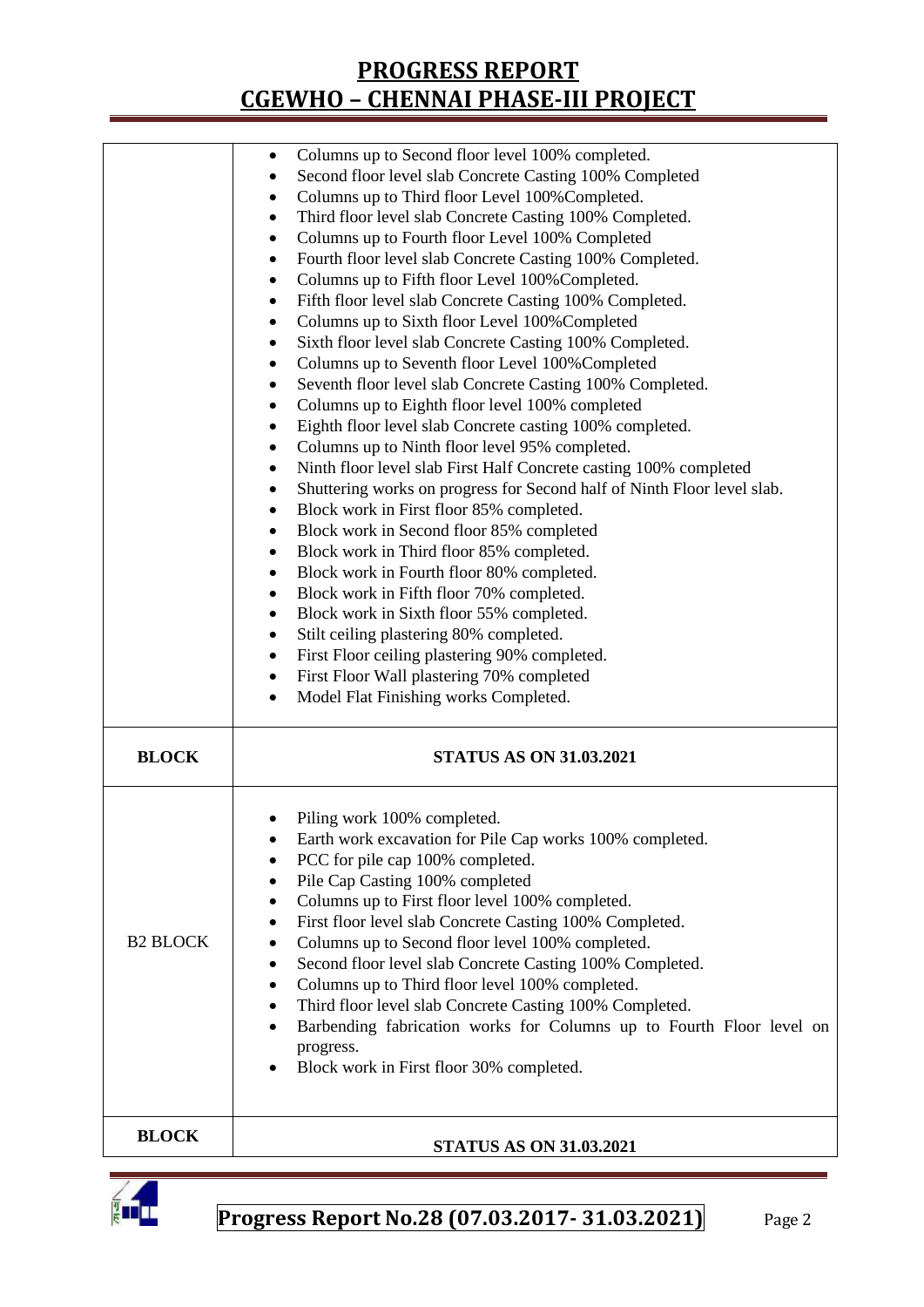| <b>C1 BLOCK</b>            | Piling work 100% completed.<br>$\bullet$<br>Pile cap casting 100% completed.<br>٠<br>Columns up to First floor level 100% completed.<br>٠<br>First floor level slab Concrete Casting 100% Completed.<br>٠<br>Columns up to Second floor level 100% completed.<br>٠<br>Second floor level slab Concrete Casting 100% Completed<br>٠<br>Columns up to Third floor level 100% completed.<br>٠<br>Third floor level slab Concrete Casting 100% Completed.<br>٠<br>Columns up to Fourth floor level 100% completed.<br>٠<br>Fourth floor level slab Concrete Casting 100% Completed.<br>٠<br>Columns up to Fifth floor level 100% completed.<br>٠<br>Fifth floor level slab Concrete Casting 100% Completed.<br>٠<br>Columns up to Sixth floor level 100% completed.<br>٠<br>Sixth floor level slab Concrete Casting 100% Completed.<br>٠<br>Columns up to Seventh floor level 100% completed.<br>٠<br>Seventh floor level slab Concrete Casting 100% Completed.<br>٠<br>Columns up to Eighth floor level 100% completed.<br>٠<br>Eight floor level slab Concrete Casting 100% Completed.<br>٠<br>Columns upto Ninth floor level 100% completed.<br>٠<br>Shuttering for First half of Ninth floor level slab 15% completed and balance<br>$\bullet$<br>work on progress.<br>Block work in First Floor Level 95% completed.<br>٠<br>Block work in Second Floor Level 95% completed.<br>٠<br>Block work in Third Floor Level 95% completed.<br>٠<br>Block work in Fourth Floor Level 95% completed.<br>٠<br>Block work in Fifth Floor Level 90% completed.<br>٠<br>Block work in Sixth Floor Level 50% completed.<br>٠<br>Stilt ceiling plastering 85% completed.<br>٠<br>First Floor ceiling plastering 90% completed.<br>$\bullet$<br>First Floor Wall plastering 70% completed<br>٠<br>Model Flat Finishing Works completed. |
|----------------------------|--------------------------------------------------------------------------------------------------------------------------------------------------------------------------------------------------------------------------------------------------------------------------------------------------------------------------------------------------------------------------------------------------------------------------------------------------------------------------------------------------------------------------------------------------------------------------------------------------------------------------------------------------------------------------------------------------------------------------------------------------------------------------------------------------------------------------------------------------------------------------------------------------------------------------------------------------------------------------------------------------------------------------------------------------------------------------------------------------------------------------------------------------------------------------------------------------------------------------------------------------------------------------------------------------------------------------------------------------------------------------------------------------------------------------------------------------------------------------------------------------------------------------------------------------------------------------------------------------------------------------------------------------------------------------------------------------------------------------------------------------------------------------------------------------------------------------|
| <b>BLOCK</b>               | <b>STATUS AS ON 31.03.2021</b>                                                                                                                                                                                                                                                                                                                                                                                                                                                                                                                                                                                                                                                                                                                                                                                                                                                                                                                                                                                                                                                                                                                                                                                                                                                                                                                                                                                                                                                                                                                                                                                                                                                                                                                                                                                           |
| <b>C<sub>2</sub> BLOCK</b> | Piling work 100% completed.<br>Pile cap casting 100% completed.<br>٠<br>Columns up to First floor level 100% completed.<br>$\bullet$<br>First floor level slab Concrete Casting 100% Completed.<br>$\bullet$<br>Columns up to Second Floor level 100% Completed.<br>Second floor level slab Concrete Casting 100% Completed.<br>$\bullet$<br>Columns up to Third Floor level 100% Completed.<br>Third floor level slab Concrete Casting 100% Completed.<br>$\bullet$<br>Columns up to Fourth Floor level 100% Completed.<br>Fourth floor level slab Concrete Casting 100% Completed.                                                                                                                                                                                                                                                                                                                                                                                                                                                                                                                                                                                                                                                                                                                                                                                                                                                                                                                                                                                                                                                                                                                                                                                                                                     |

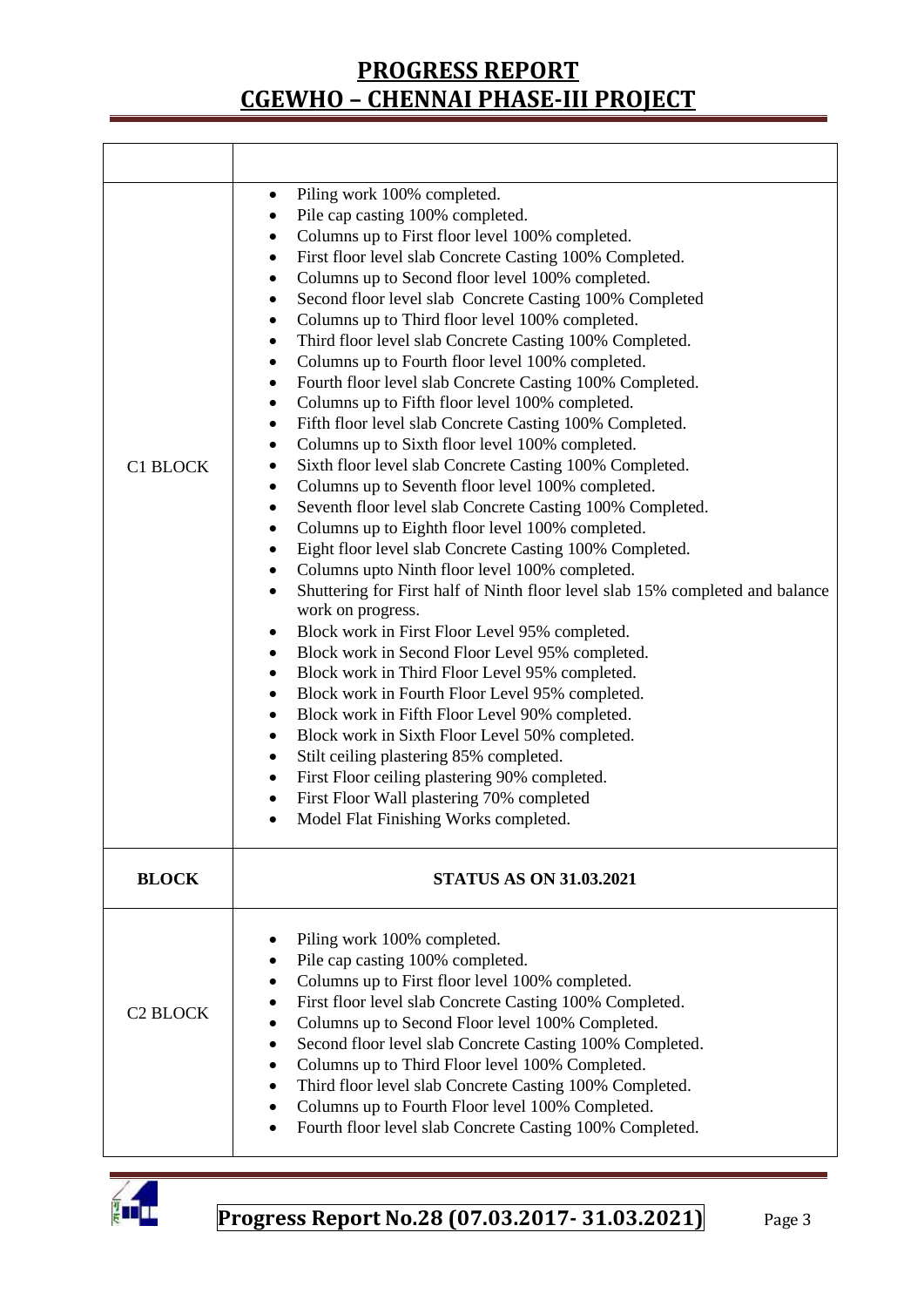|              | Columns up to Fifth Floor level 100% Completed.<br>٠                                                                                                                                                                                                                                                                                                                                                                                                                                                                                                                                                                                                                                                                                                                                                                                                                                                                                                                                                                                                                                                                                                                                                                                    |  |  |  |  |  |
|--------------|-----------------------------------------------------------------------------------------------------------------------------------------------------------------------------------------------------------------------------------------------------------------------------------------------------------------------------------------------------------------------------------------------------------------------------------------------------------------------------------------------------------------------------------------------------------------------------------------------------------------------------------------------------------------------------------------------------------------------------------------------------------------------------------------------------------------------------------------------------------------------------------------------------------------------------------------------------------------------------------------------------------------------------------------------------------------------------------------------------------------------------------------------------------------------------------------------------------------------------------------|--|--|--|--|--|
|              | Fifth floor level slab Concrete Casting 100% Completed.<br>$\bullet$                                                                                                                                                                                                                                                                                                                                                                                                                                                                                                                                                                                                                                                                                                                                                                                                                                                                                                                                                                                                                                                                                                                                                                    |  |  |  |  |  |
|              | Columns up to Sixth Floor level 100% Completed.                                                                                                                                                                                                                                                                                                                                                                                                                                                                                                                                                                                                                                                                                                                                                                                                                                                                                                                                                                                                                                                                                                                                                                                         |  |  |  |  |  |
|              |                                                                                                                                                                                                                                                                                                                                                                                                                                                                                                                                                                                                                                                                                                                                                                                                                                                                                                                                                                                                                                                                                                                                                                                                                                         |  |  |  |  |  |
|              | Sixth floor level slab Concrete Casting 100% Completed.<br>٠                                                                                                                                                                                                                                                                                                                                                                                                                                                                                                                                                                                                                                                                                                                                                                                                                                                                                                                                                                                                                                                                                                                                                                            |  |  |  |  |  |
|              | Columns up to Seventh Floor level 100% Completed.<br>٠                                                                                                                                                                                                                                                                                                                                                                                                                                                                                                                                                                                                                                                                                                                                                                                                                                                                                                                                                                                                                                                                                                                                                                                  |  |  |  |  |  |
|              | Seventh floor level slab concrete casting 100% completed.<br>٠                                                                                                                                                                                                                                                                                                                                                                                                                                                                                                                                                                                                                                                                                                                                                                                                                                                                                                                                                                                                                                                                                                                                                                          |  |  |  |  |  |
|              | Columns up to Eight Floor level 100% Completed.<br>٠                                                                                                                                                                                                                                                                                                                                                                                                                                                                                                                                                                                                                                                                                                                                                                                                                                                                                                                                                                                                                                                                                                                                                                                    |  |  |  |  |  |
|              | Eight floor level slab concrete casting 100% completed.<br>٠                                                                                                                                                                                                                                                                                                                                                                                                                                                                                                                                                                                                                                                                                                                                                                                                                                                                                                                                                                                                                                                                                                                                                                            |  |  |  |  |  |
|              | Columns up to Ninth Floor level 40% completed and balance work on<br>$\bullet$                                                                                                                                                                                                                                                                                                                                                                                                                                                                                                                                                                                                                                                                                                                                                                                                                                                                                                                                                                                                                                                                                                                                                          |  |  |  |  |  |
|              | progress.                                                                                                                                                                                                                                                                                                                                                                                                                                                                                                                                                                                                                                                                                                                                                                                                                                                                                                                                                                                                                                                                                                                                                                                                                               |  |  |  |  |  |
|              | Block work in First Floor Level 90% completed<br>٠                                                                                                                                                                                                                                                                                                                                                                                                                                                                                                                                                                                                                                                                                                                                                                                                                                                                                                                                                                                                                                                                                                                                                                                      |  |  |  |  |  |
|              | Block work in Second Floor Level 90% completed.<br>٠                                                                                                                                                                                                                                                                                                                                                                                                                                                                                                                                                                                                                                                                                                                                                                                                                                                                                                                                                                                                                                                                                                                                                                                    |  |  |  |  |  |
|              | Block work in Third Floor Level 90% completed.<br>٠                                                                                                                                                                                                                                                                                                                                                                                                                                                                                                                                                                                                                                                                                                                                                                                                                                                                                                                                                                                                                                                                                                                                                                                     |  |  |  |  |  |
|              |                                                                                                                                                                                                                                                                                                                                                                                                                                                                                                                                                                                                                                                                                                                                                                                                                                                                                                                                                                                                                                                                                                                                                                                                                                         |  |  |  |  |  |
|              | Block work in Fourth Floor Level 60% completed.<br>٠                                                                                                                                                                                                                                                                                                                                                                                                                                                                                                                                                                                                                                                                                                                                                                                                                                                                                                                                                                                                                                                                                                                                                                                    |  |  |  |  |  |
|              | Stilt floor ceiling plastering 90% completed.<br>$\bullet$                                                                                                                                                                                                                                                                                                                                                                                                                                                                                                                                                                                                                                                                                                                                                                                                                                                                                                                                                                                                                                                                                                                                                                              |  |  |  |  |  |
| <b>BLOCK</b> | <b>STATUS AS ON 31.03.2021</b>                                                                                                                                                                                                                                                                                                                                                                                                                                                                                                                                                                                                                                                                                                                                                                                                                                                                                                                                                                                                                                                                                                                                                                                                          |  |  |  |  |  |
|              |                                                                                                                                                                                                                                                                                                                                                                                                                                                                                                                                                                                                                                                                                                                                                                                                                                                                                                                                                                                                                                                                                                                                                                                                                                         |  |  |  |  |  |
| C3 BLOCK     | Piling work 100% completed.<br>٠<br>Pile cap casting 100% completed.<br>٠<br>Columns up to Stilt floor level 100% completed.<br>٠<br>PCC flooring for Stilt Floor 100% Completed.<br>٠<br>Columns up to First floor level 100% completed.<br>٠<br>First floor level slab Concrete Casting 100% Completed.<br>Columns up to Second floor level 100% completed.<br>٠<br>Second floor level slab Concrete Casting 100% Completed.<br>٠<br>Columns up to Third floor level 100% completed.<br>٠<br>Third floor level slab concrete casting 100% completed.<br>Columns up to Fourth floor level 100% completed.<br>٠<br>Fourth floor level Slab Concrete Casting 100% completed.<br>٠<br>Columns up to Fifth floor level 100% completed.<br>$\bullet$<br>Fifth floor level slab concrete casting 100% completed.<br>Columns up to Sixth floor level 100% completed<br>$\bullet$<br>Sixth floor level slab concrete casting 100% completed.<br>Barbending works on progress for columns upto Seventh floor.<br>Stilt floor ceiling plastering 80% completed.<br>Block work in First floor level 80% completed.<br>$\bullet$<br>Block work in Second floor level 80% completed.<br>Block work in Third Floor Level 40% completed.<br>$\bullet$ |  |  |  |  |  |
|              |                                                                                                                                                                                                                                                                                                                                                                                                                                                                                                                                                                                                                                                                                                                                                                                                                                                                                                                                                                                                                                                                                                                                                                                                                                         |  |  |  |  |  |
| <b>BLOCK</b> | <b>STATUS AS ON 31.03.2021</b>                                                                                                                                                                                                                                                                                                                                                                                                                                                                                                                                                                                                                                                                                                                                                                                                                                                                                                                                                                                                                                                                                                                                                                                                          |  |  |  |  |  |
|              | Piling work 100% completed.                                                                                                                                                                                                                                                                                                                                                                                                                                                                                                                                                                                                                                                                                                                                                                                                                                                                                                                                                                                                                                                                                                                                                                                                             |  |  |  |  |  |
| D1 BLOCK     | Earth work excavation for Pile Cap works 100% completed.                                                                                                                                                                                                                                                                                                                                                                                                                                                                                                                                                                                                                                                                                                                                                                                                                                                                                                                                                                                                                                                                                                                                                                                |  |  |  |  |  |
|              | Plain Cement Concrete (PCC) For Pile Cap work 100% completed.                                                                                                                                                                                                                                                                                                                                                                                                                                                                                                                                                                                                                                                                                                                                                                                                                                                                                                                                                                                                                                                                                                                                                                           |  |  |  |  |  |
|              |                                                                                                                                                                                                                                                                                                                                                                                                                                                                                                                                                                                                                                                                                                                                                                                                                                                                                                                                                                                                                                                                                                                                                                                                                                         |  |  |  |  |  |
|              | Pile Chipping Work 100% completed.                                                                                                                                                                                                                                                                                                                                                                                                                                                                                                                                                                                                                                                                                                                                                                                                                                                                                                                                                                                                                                                                                                                                                                                                      |  |  |  |  |  |

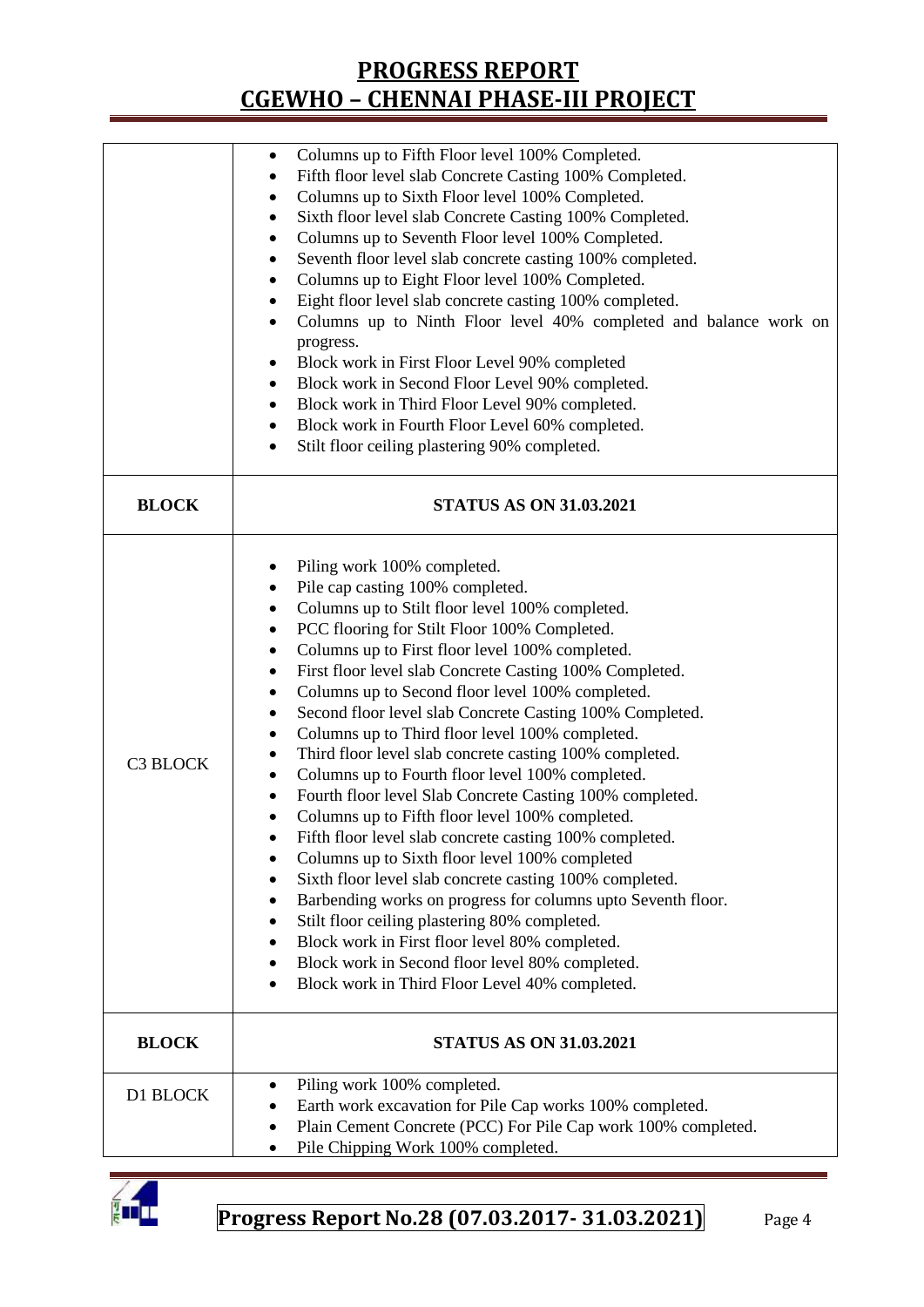|              | Pile Cap casting 100% completed.<br>$\bullet$                                                    |  |  |  |  |
|--------------|--------------------------------------------------------------------------------------------------|--|--|--|--|
|              | Earthwork backfilling 100% completed.                                                            |  |  |  |  |
|              | Stilt Floor Plain Cement Concrete (P.C.C) work 100% completed.<br>٠                              |  |  |  |  |
|              | Stilt Floor Columns Concrete work 100% Completed.<br>٠                                           |  |  |  |  |
|              | First floor level slab Concrete Casting 100% Completed.<br>٠                                     |  |  |  |  |
|              | Columns up to Second floor level 100% completed.<br>$\bullet$                                    |  |  |  |  |
|              | Second floor level Slab Concrete Casting 100% Completed.<br>٠                                    |  |  |  |  |
|              | Columns up to Third floor level 100% completed.<br>$\bullet$                                     |  |  |  |  |
|              | Third floor level Slab Concrete Casting 100% Completed.<br>٠                                     |  |  |  |  |
|              | Columns up to Fourth floor level 75% completed and balance work on<br>$\bullet$                  |  |  |  |  |
|              | progress                                                                                         |  |  |  |  |
|              | Fourth floor level Slab 1 <sup>st</sup> Half Concrete Casting 100% Completed.<br>٠               |  |  |  |  |
|              | Block work in First floor level 20% completed and balance work on progress.<br>٠                 |  |  |  |  |
|              | Block work in First floor level 15% completed and balance work on progress.<br>$\bullet$         |  |  |  |  |
|              |                                                                                                  |  |  |  |  |
| <b>BLOCK</b> | <b>STATUS AS ON 31.03.2021</b>                                                                   |  |  |  |  |
|              |                                                                                                  |  |  |  |  |
|              | Piling work 100% completed.<br>٠                                                                 |  |  |  |  |
|              | Pile cap casting 100% completed.<br>٠                                                            |  |  |  |  |
|              | Columns up to First floor level 100% completed.                                                  |  |  |  |  |
|              | First floor level slab Concrete Casting 100% Completed<br>٠                                      |  |  |  |  |
|              | Columns up to Second floor level 100% completed.<br>٠                                            |  |  |  |  |
|              | Second floor level slab Concrete Casting 100% Completed<br>٠                                     |  |  |  |  |
|              | Columns up to Third floor level 100% completed.                                                  |  |  |  |  |
|              | Third floor level slab Concrete Casting 100% Completed.                                          |  |  |  |  |
|              | Columns up to Fourth floor level 100% completed.<br>٠                                            |  |  |  |  |
|              | Fourth floor level slab Concrete Casting 100% Completed.<br>٠                                    |  |  |  |  |
|              | Columns up to Fifth Floor level Slab 100% Completed.<br>٠                                        |  |  |  |  |
| D2 BLOCK     | Fifth floor level slab Concrete Casting 100% Completed.<br>٠                                     |  |  |  |  |
|              | Columns up to Sixth Floor level Slab 100% Completed.<br>$\bullet$                                |  |  |  |  |
|              | Sixth floor level slab Concrete Casting 100% Completed.                                          |  |  |  |  |
|              | Columns up to Seventh Floor level Slab 100% Completed.<br>$\bullet$                              |  |  |  |  |
|              | Seventh floor level slab Concrete Casting 100% Completed.                                        |  |  |  |  |
|              | Columns up to Eight Floor level Slab 100% Completed                                              |  |  |  |  |
|              | Eight floor level slab Concrete Casting 100% Completed.                                          |  |  |  |  |
|              | Columns up to Ninth Floor level Slab 60% Completed<br>$\bullet$                                  |  |  |  |  |
|              | Shuttering work for First half of Ninth floor level slab 10% completed and<br>$\bullet$          |  |  |  |  |
|              | balance work on progress.                                                                        |  |  |  |  |
|              | Block work in First Floor Level 90% completed.                                                   |  |  |  |  |
|              | Block work in Second Floor Level 85% completed.<br>٠                                             |  |  |  |  |
|              |                                                                                                  |  |  |  |  |
|              | Block work in Third Floor Level 45% completed.                                                   |  |  |  |  |
|              | Block work in Fourth Floor Level 45% completed.<br>Block work in Fifth Floor Level 15% completed |  |  |  |  |
|              |                                                                                                  |  |  |  |  |
|              | Stilt ceiling plastering 80% completed.<br>First Floor ceiling plastering 80% completed.         |  |  |  |  |
|              |                                                                                                  |  |  |  |  |
|              | First Floor Wall plastering 65% completed                                                        |  |  |  |  |
|              | Model Flat Finishing Works completed.<br>٠                                                       |  |  |  |  |

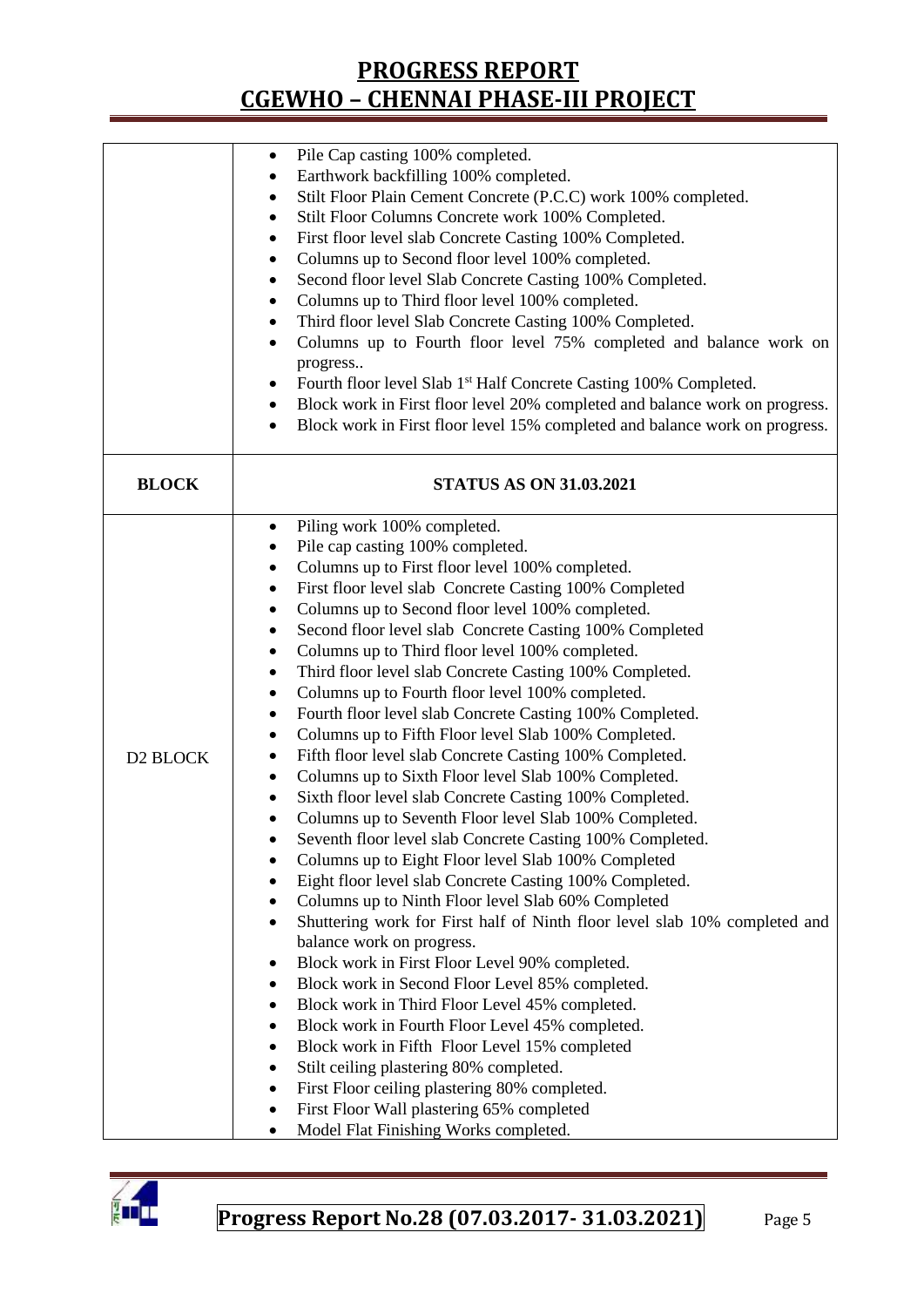| <b>BLOCK</b>                    | <b>STATUS AS ON 31.03.2021</b>                                                                                                                                                                                                                                                                                                                                                                                                                                                                                                                                                                                                                                                                                                                                                                                                                                                                                                                                                                                                                                                                                                                                                                                                                                                                                                                                                                                                                                                                                                     |
|---------------------------------|------------------------------------------------------------------------------------------------------------------------------------------------------------------------------------------------------------------------------------------------------------------------------------------------------------------------------------------------------------------------------------------------------------------------------------------------------------------------------------------------------------------------------------------------------------------------------------------------------------------------------------------------------------------------------------------------------------------------------------------------------------------------------------------------------------------------------------------------------------------------------------------------------------------------------------------------------------------------------------------------------------------------------------------------------------------------------------------------------------------------------------------------------------------------------------------------------------------------------------------------------------------------------------------------------------------------------------------------------------------------------------------------------------------------------------------------------------------------------------------------------------------------------------|
| D3 BLOCK                        | Piling work 100% completed.<br>Pile cap casting 100% completed.<br>٠<br>Columns up to First floor level 100% completed.<br>٠<br>First floor level slab Concrete Casting 100% Completed.<br>٠<br>Columns up to Second floor level 100% completed.<br>٠<br>Second floor level slab Concrete Casting 100% Completed.<br>٠<br>Columns up to Third floor level 100% completed.<br>٠<br>Third floor level Slab Concrete Casting 100% Completed.<br>٠<br>Columns up to Fourth floor level 100% completed.<br>$\bullet$<br>Fourth floor level Slab Concrete Casting 100% Completed<br>٠<br>Columns up to Fifth floor level 50% completed.<br>٠<br>Fifth floor level Slab Concrete Casting 100% Completed.<br>٠<br>Columns up to Sixth floor level 100% completed.<br>٠<br>Sixth floor level Slab Concrete Casting 100% Completed.<br>٠<br>Columns up to Seventh floor level 50% completed.<br>٠<br>Shuttering & Barbending work for First half of seventh floor level slab 10%<br>$\bullet$<br>completed and balance work on progress.<br>Block work in First Floor Level 85% completed.<br>٠<br>Block work in Second Floor Level 80% completed.<br>٠<br>Block work in Third Floor Level 70% completed.<br>٠<br>Block work in Fourth Floor Level 35% completed.<br>٠<br>Stilt ceiling plastering 85% completed.<br>٠<br>First Floor ceiling plastering 85% completed.<br>٠<br>Second Floor ceiling plastering 65% completed.<br>٠<br>First Floor Wall plastering 40% completed.<br>Second Floor Wall plastering 30% completed<br>$\bullet$ |
| <b>BLOCK</b>                    | <b>STATUS AS ON 31.03.2021</b>                                                                                                                                                                                                                                                                                                                                                                                                                                                                                                                                                                                                                                                                                                                                                                                                                                                                                                                                                                                                                                                                                                                                                                                                                                                                                                                                                                                                                                                                                                     |
| <b>COMMUNITY</b><br><b>HALL</b> | Piling work 100% completed.<br>Earth work excavation for Pile Cap works 100% Completed.<br>٠<br>PCC for pile cap 100% completed<br>$\bullet$<br>Pile cap casting 100% completed.<br>$\bullet$<br>Earthwork backfilling 100% completed<br>٠<br>Columns up to First floor level 100% completed.<br>٠<br>First floor level slab Concrete Casting 100% Completed<br>٠<br>Columns up to Second floor level 100% completed.<br>$\bullet$<br>Second floor level slab Concrete Casting 100% Completed.<br>٠<br>Columns up to Third Floor level concrete casting 100% completed.<br>$\bullet$<br>Third floor level slab Concrete Casting 100% Completed.<br>٠<br>Blockwork in First floor 90% completed.<br>$\bullet$<br>Stilt ceiling plastering 85% completed.<br>First Floor ceiling plastering 85% completed.<br>$\bullet$                                                                                                                                                                                                                                                                                                                                                                                                                                                                                                                                                                                                                                                                                                              |

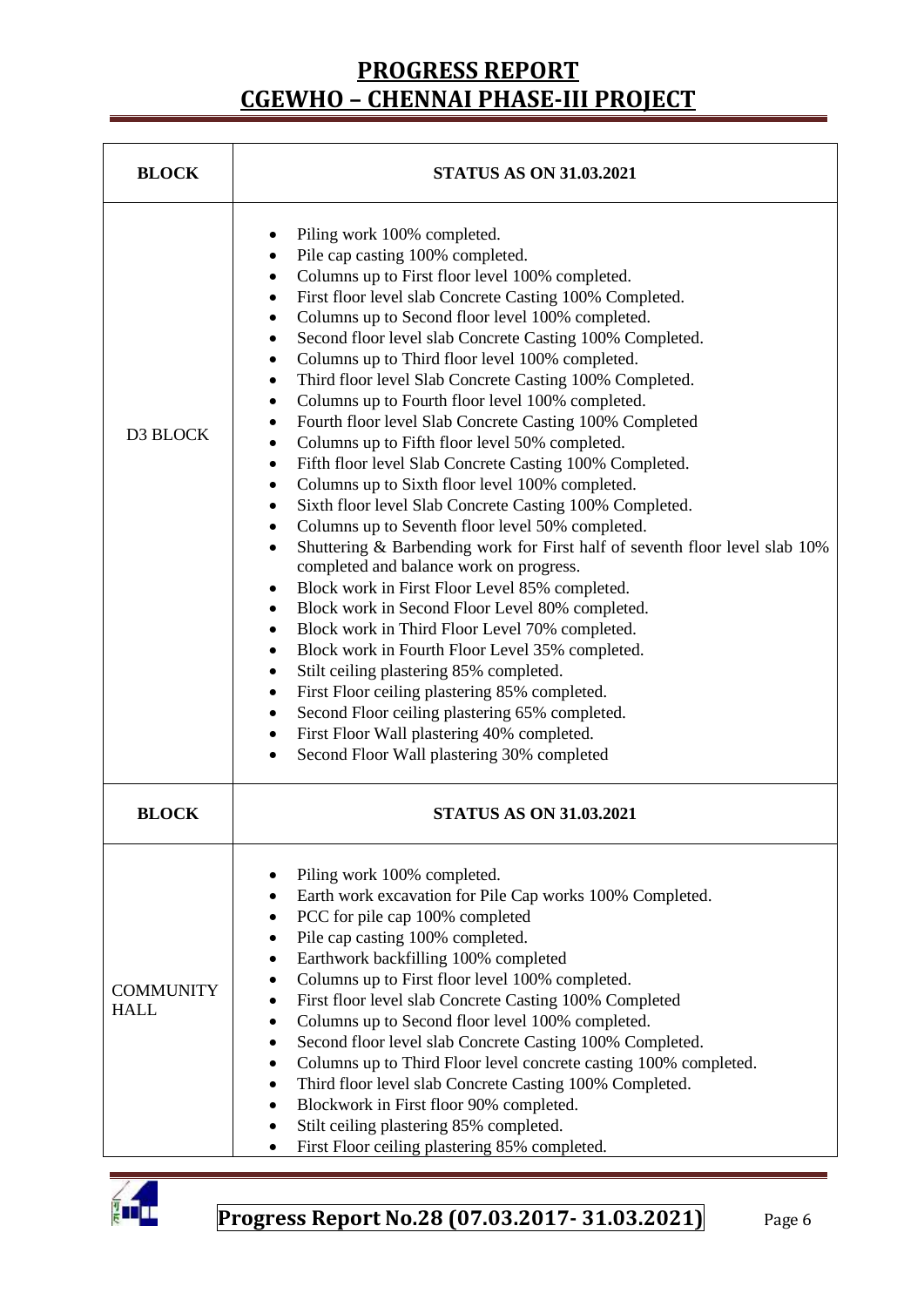#### **PHOTOGRAPHS OF WORK PROGRESS AS ON 31.03.2021**

Block A1: Columns upto Fourth floor level 100% completed. Slab Shuttering works on progress in Fourth Floor level.



Block A2: Second Floor Level slab concrete casting 100% completed. Shuttering & Barbending work for Column at Second floor on progress



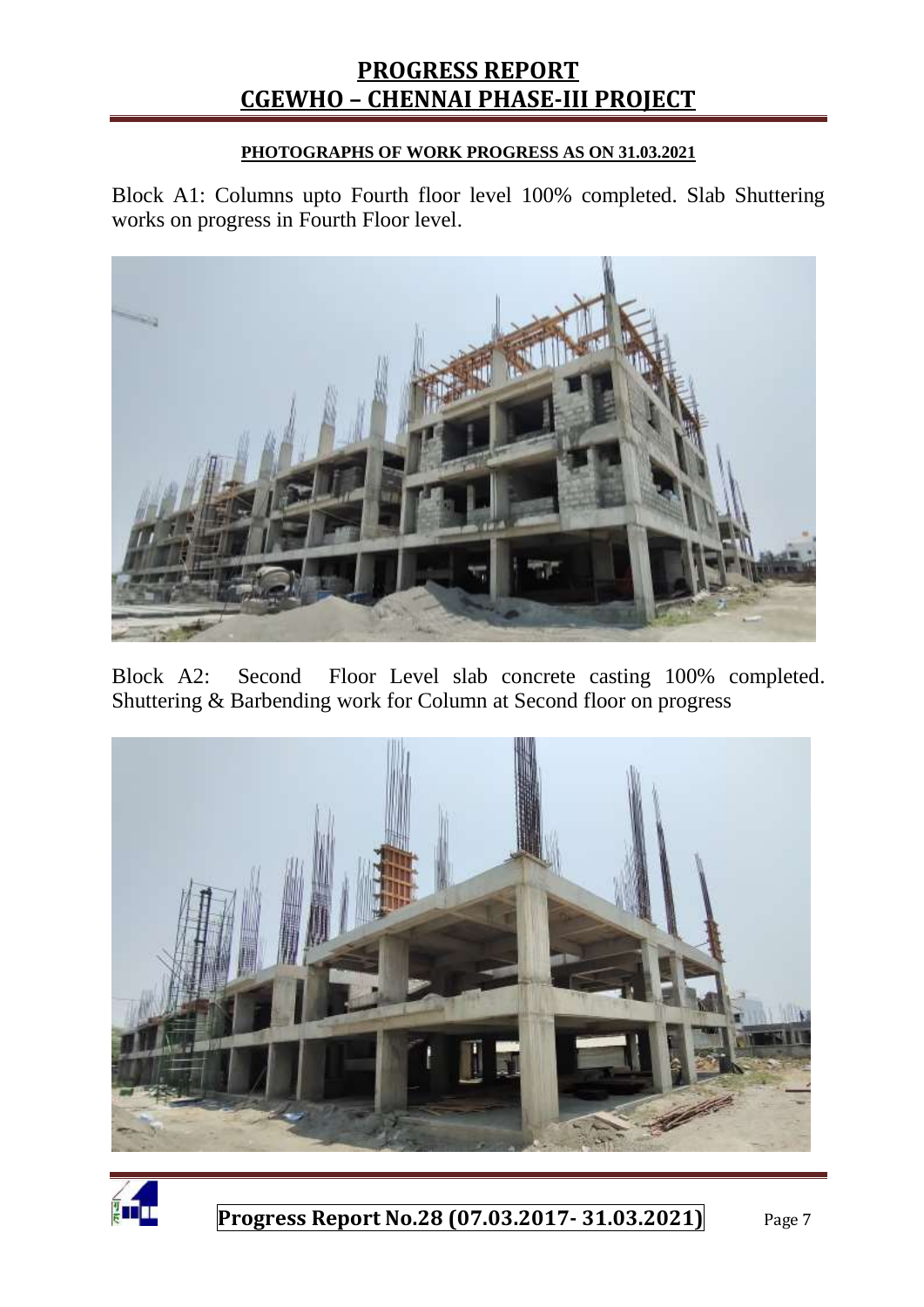Block B1: Ninth Floor Level slab First Half concrete casting 100% completed. Slab Shuttering works on progress in Second half of Ninth Floor level.



Block B2: Third Floor Level slab concrete casting 100% completed. Bar bending works for Columns up to fourth floor level on progress.



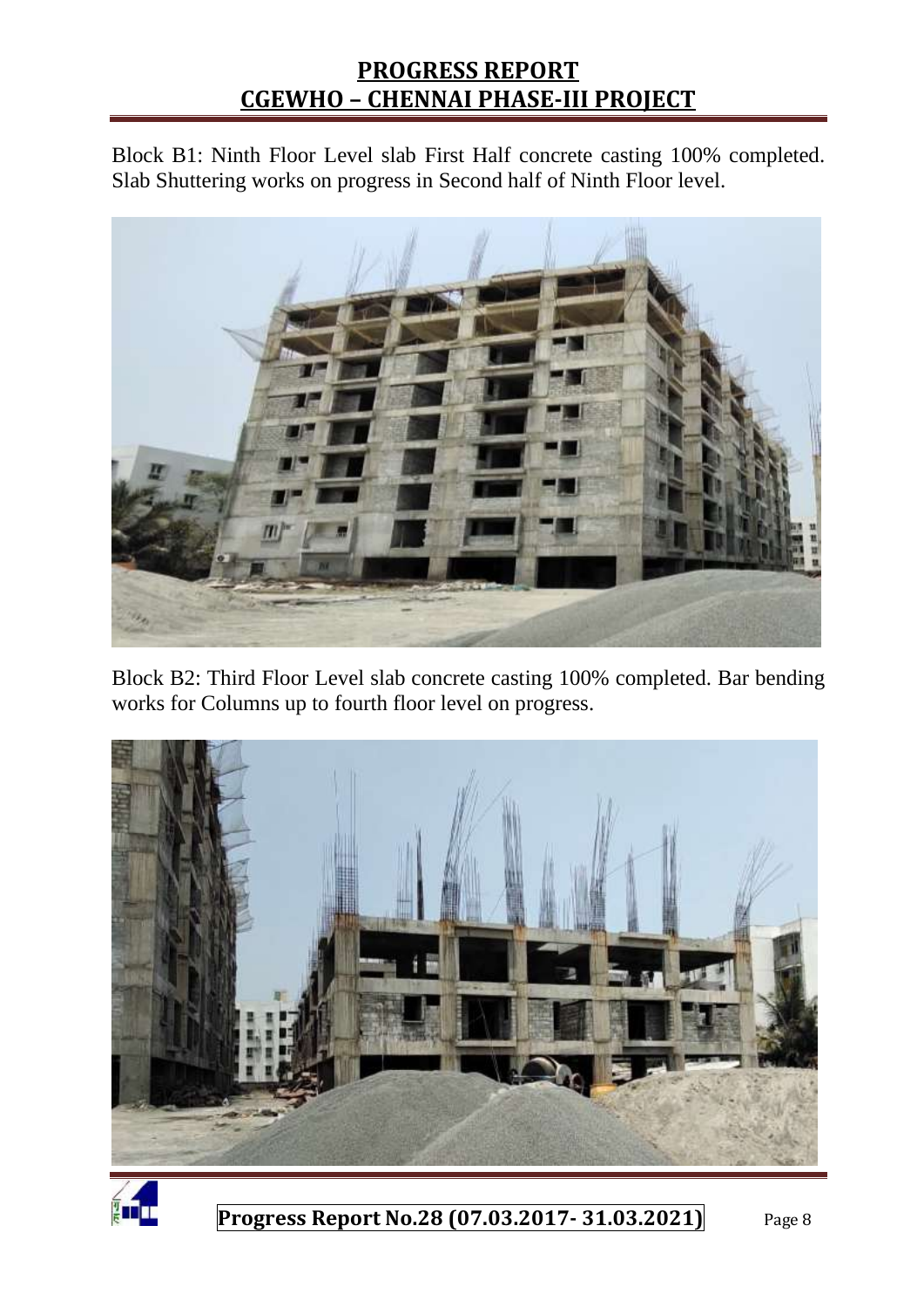Block C1: Columns upto Ninth floor level 100% completed. Slab Shuttering works on progress in Ninth Floor level.





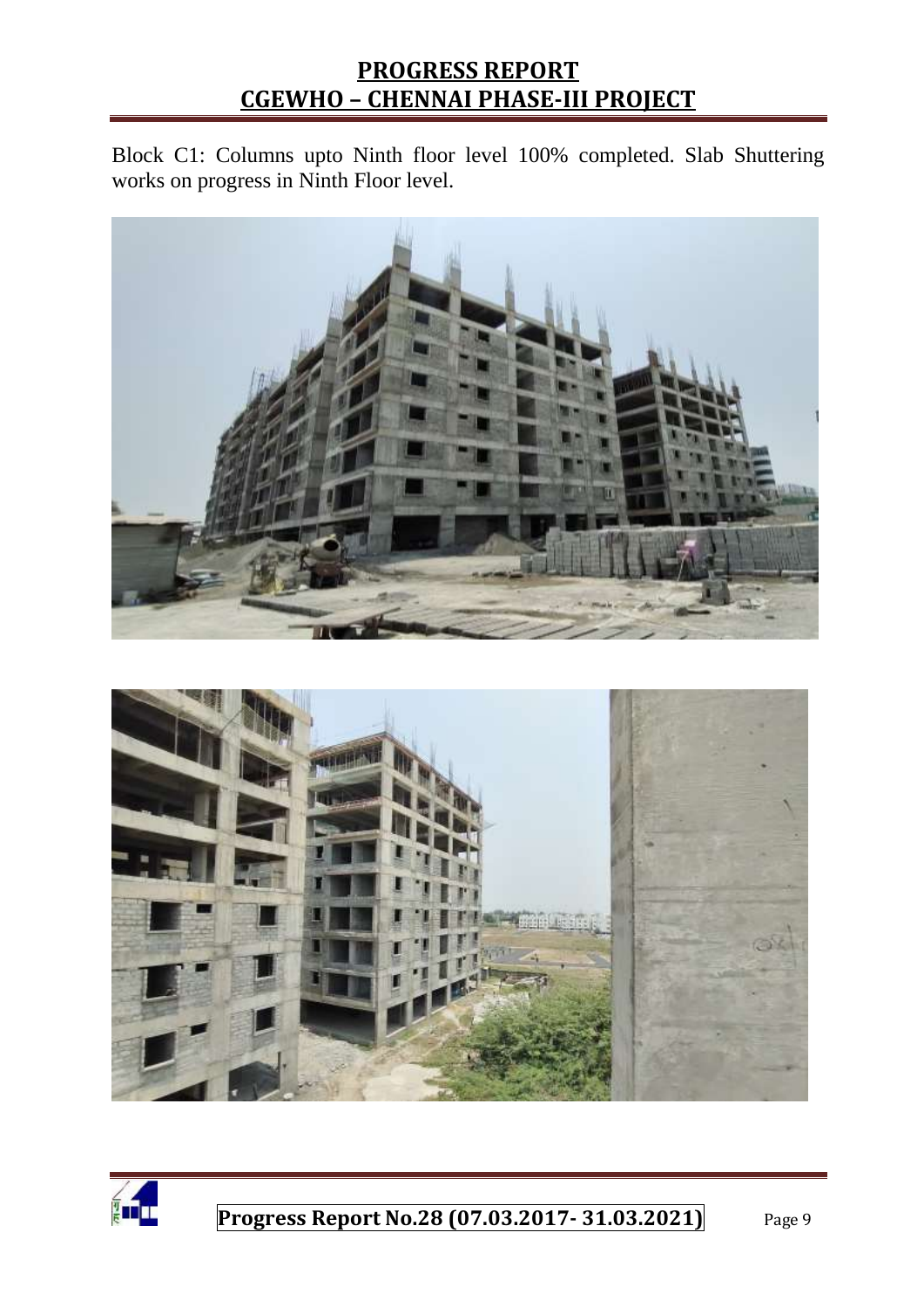Block C2: Eight floor level slab Concret casting 100% completed. Shuttering and barbending works for Columns upto Ninth floor level 40% completed and balance works on progress.





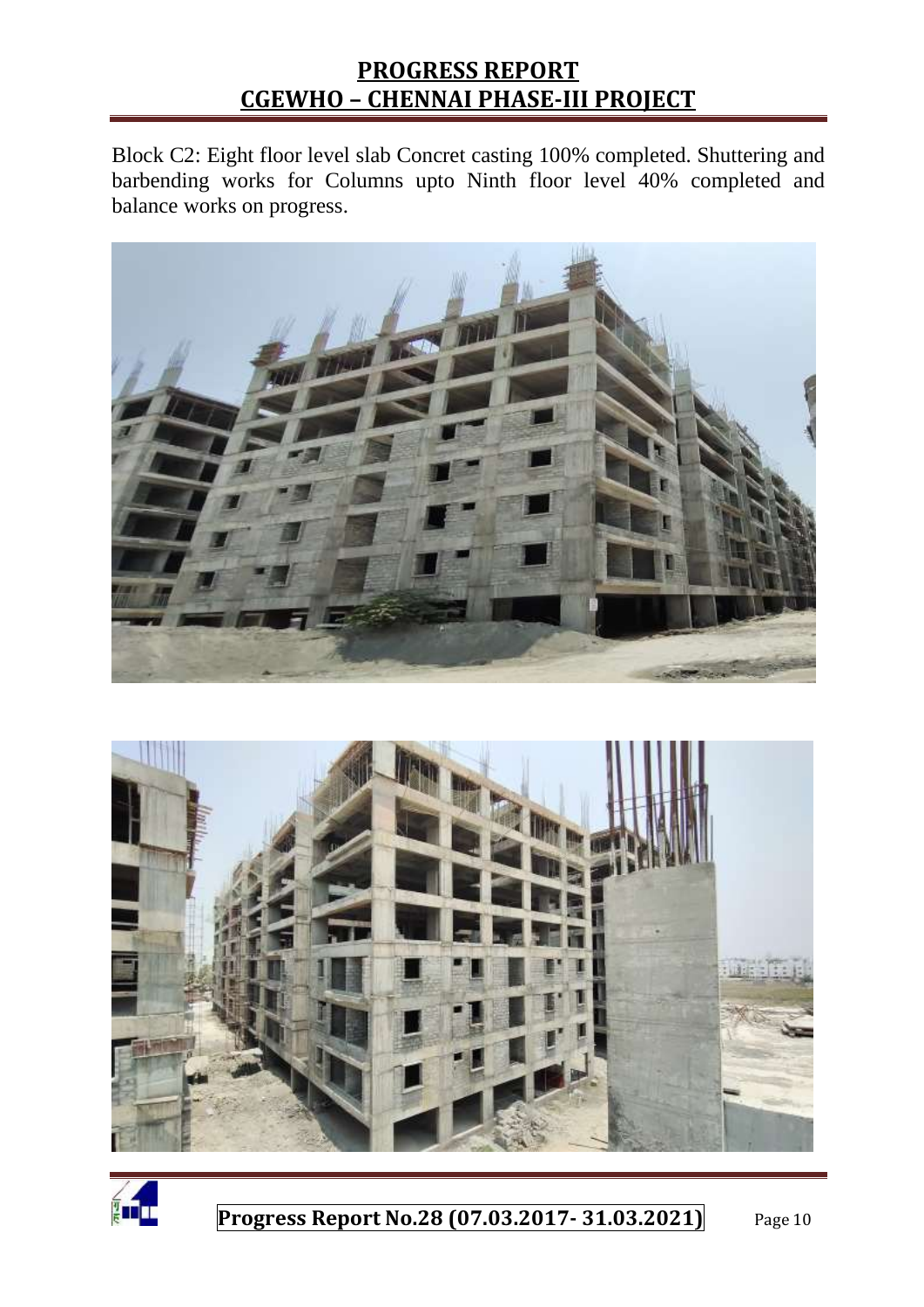Block C3: Sixth Floor level slab concrete 100% completed. Barbending works for Column upto Seventh floor level on progress.





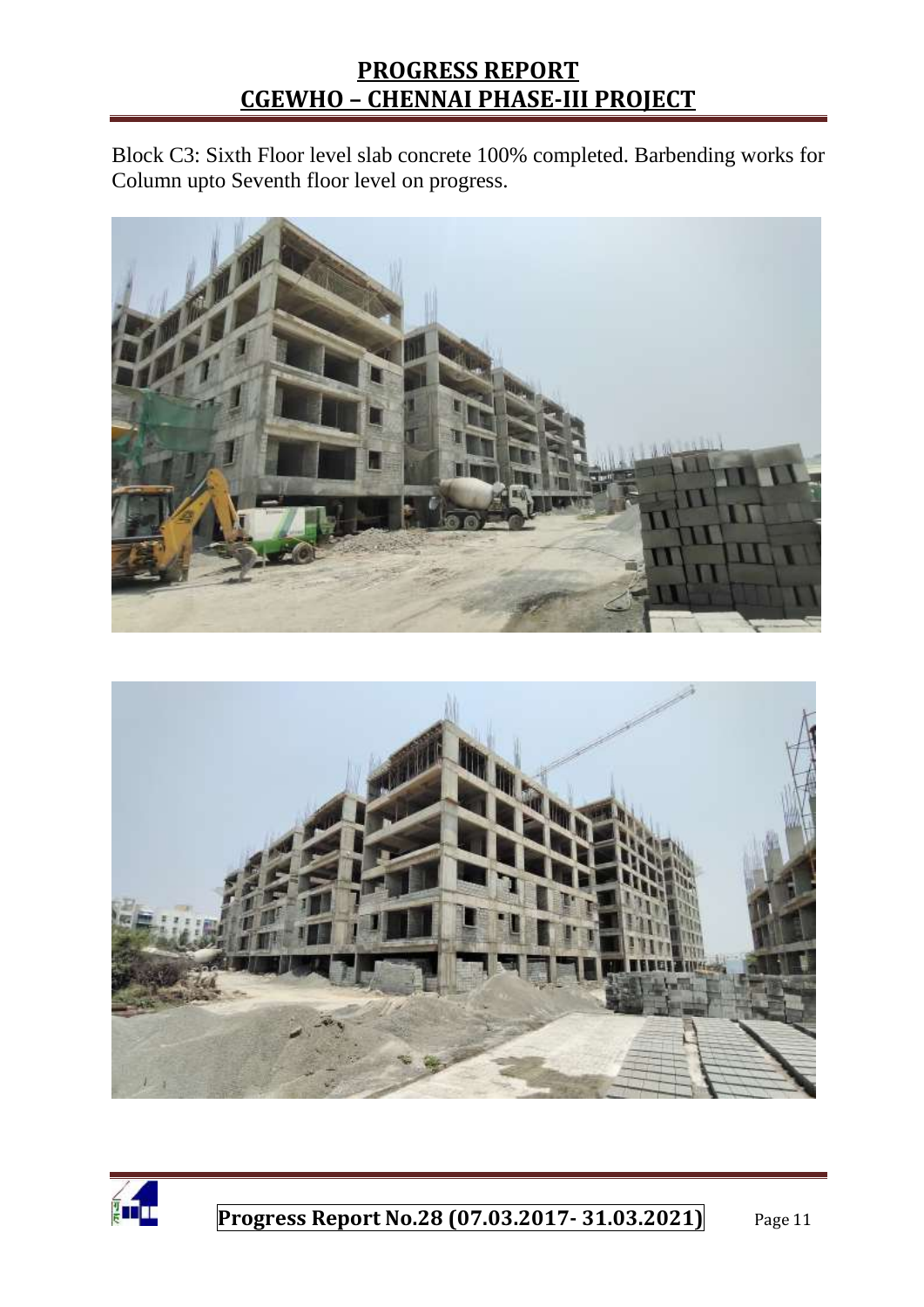Block D1: Fourth Floor level slab First half concrete 100% completed.





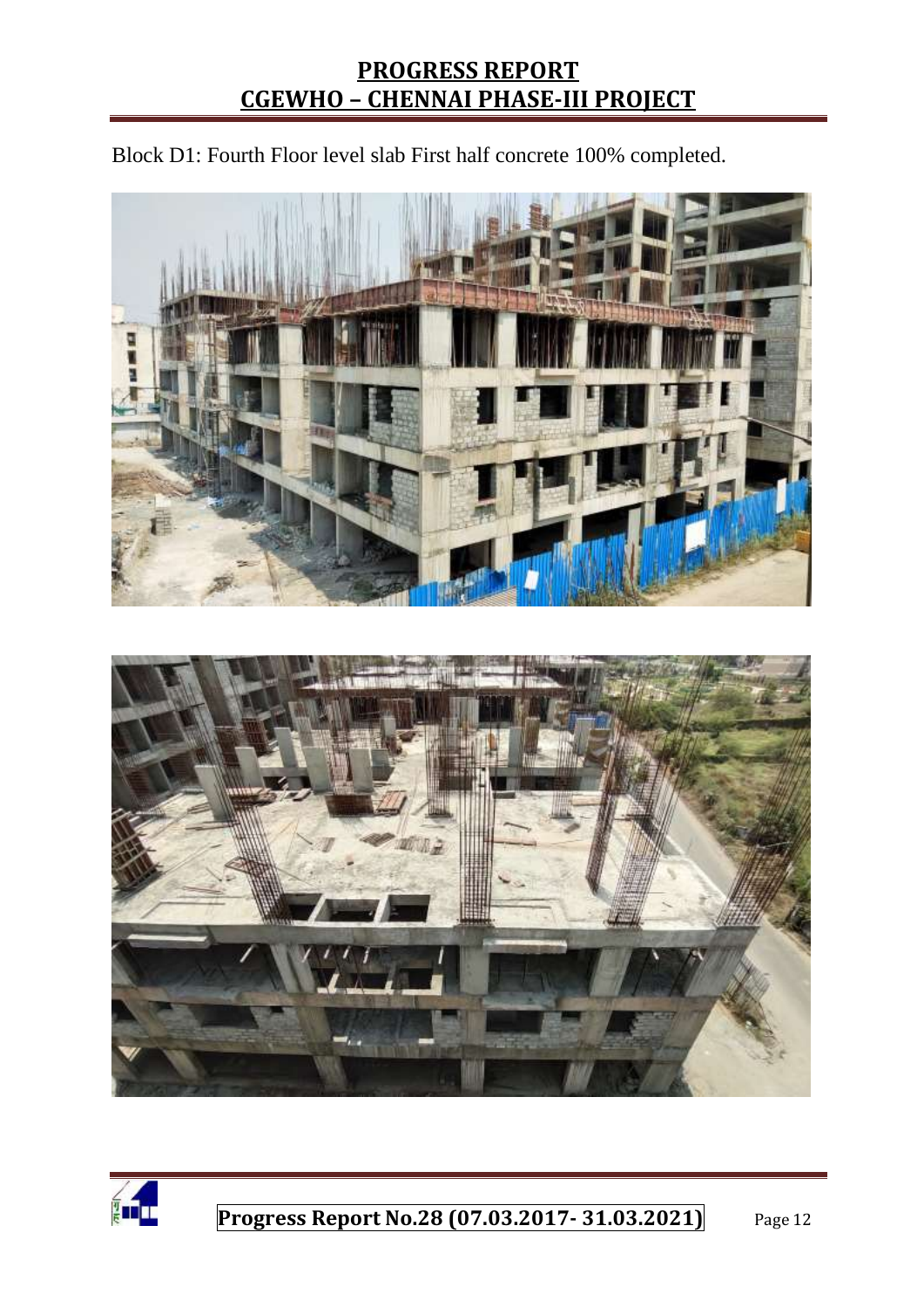Block D2: Eight Floor level slab concrete casting 100% completed.Shuttering and barbending work for First half of Ninth floor level slab 10% completed and balance work on progress.





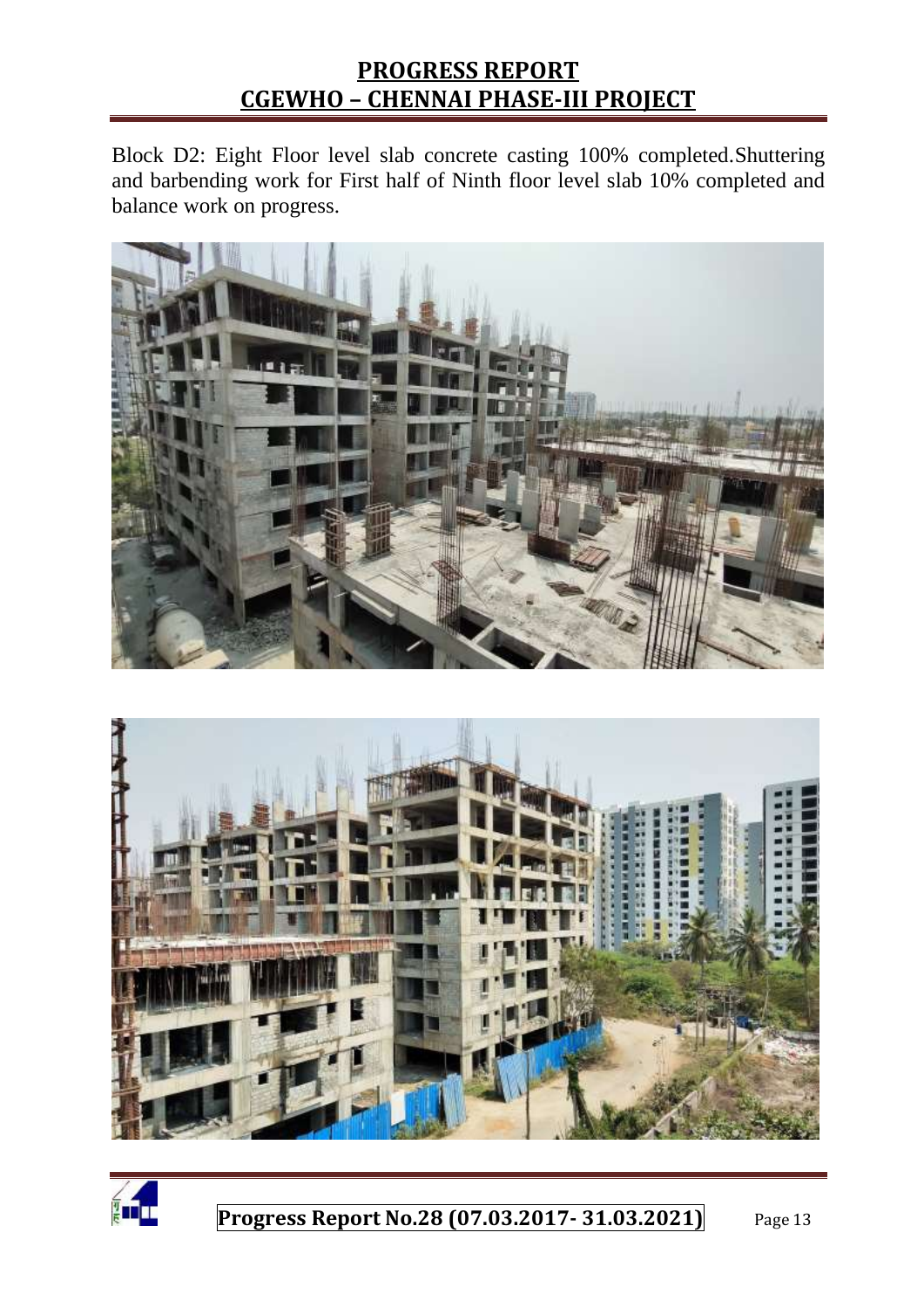Block D3: Sixth Floor level slab concrete casting 100% completed. Shuttering and barbending work for First half of Seventh floor level slab 10% completed and balance work on progress.





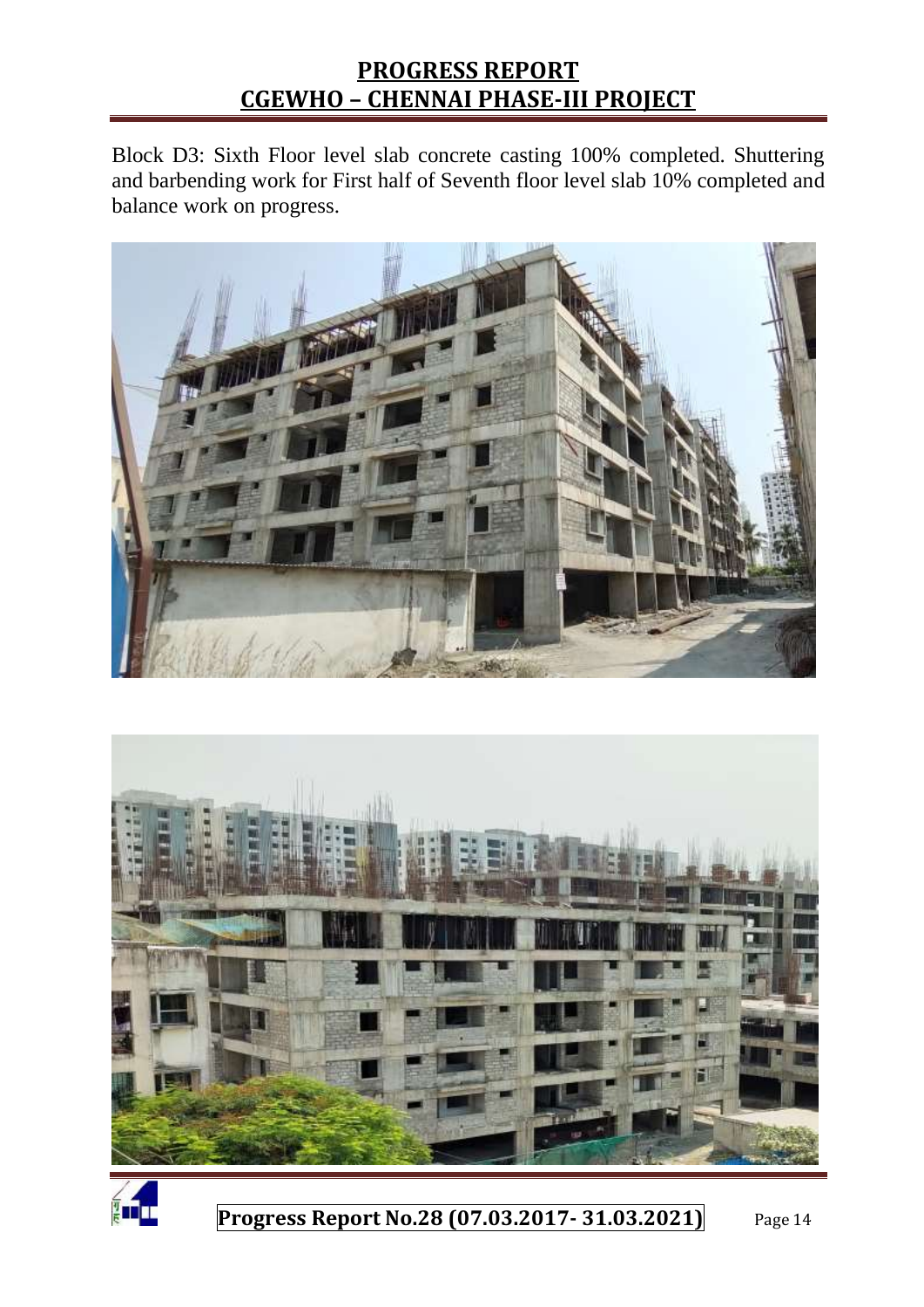Community Hall: Third Floor level slab concrete casting 100% completed. Block work in First floor 90% completed.





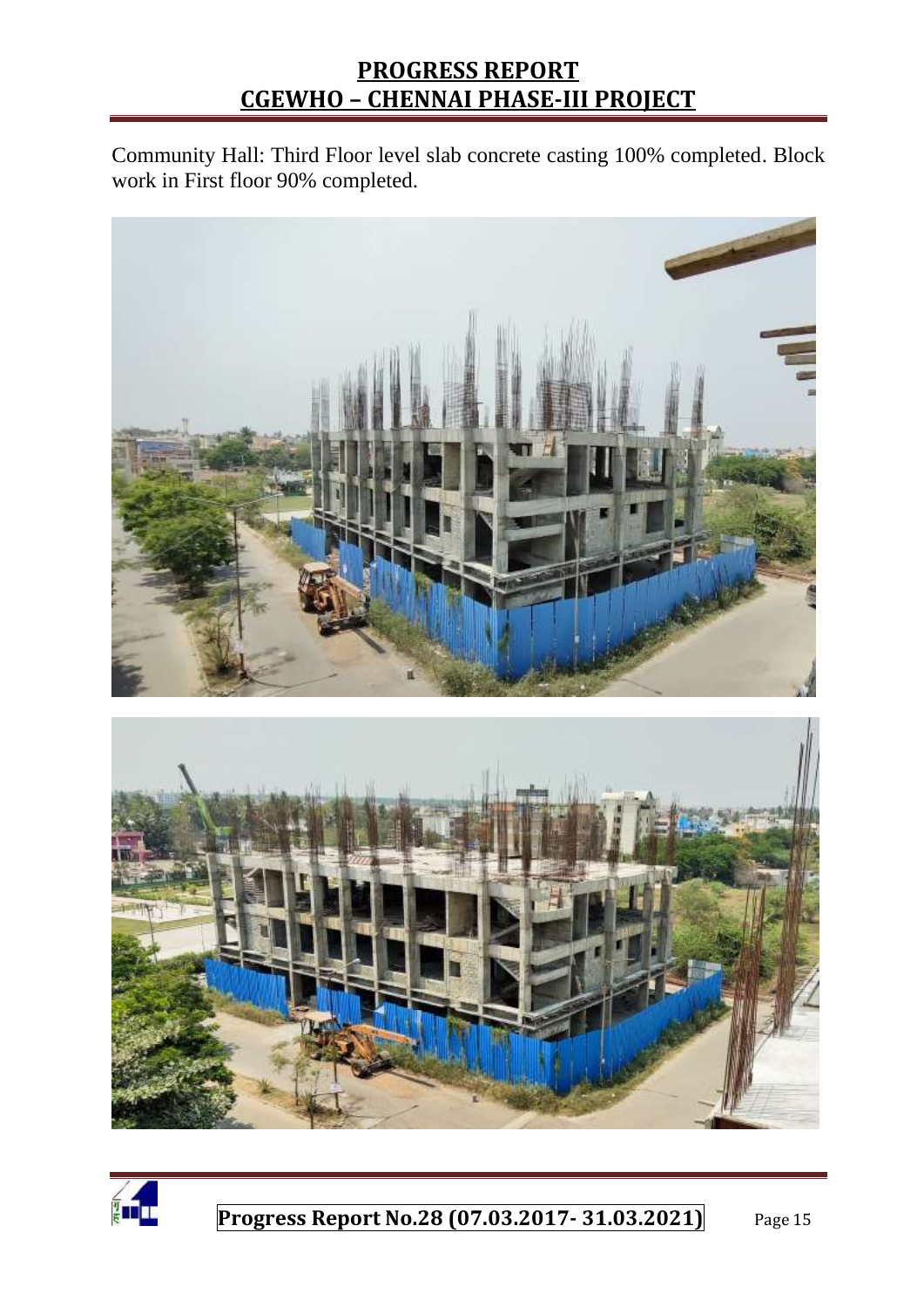#### **View of B1 Block & B2 Block**



**View of C1 Block, C2 Block & C3 Block**



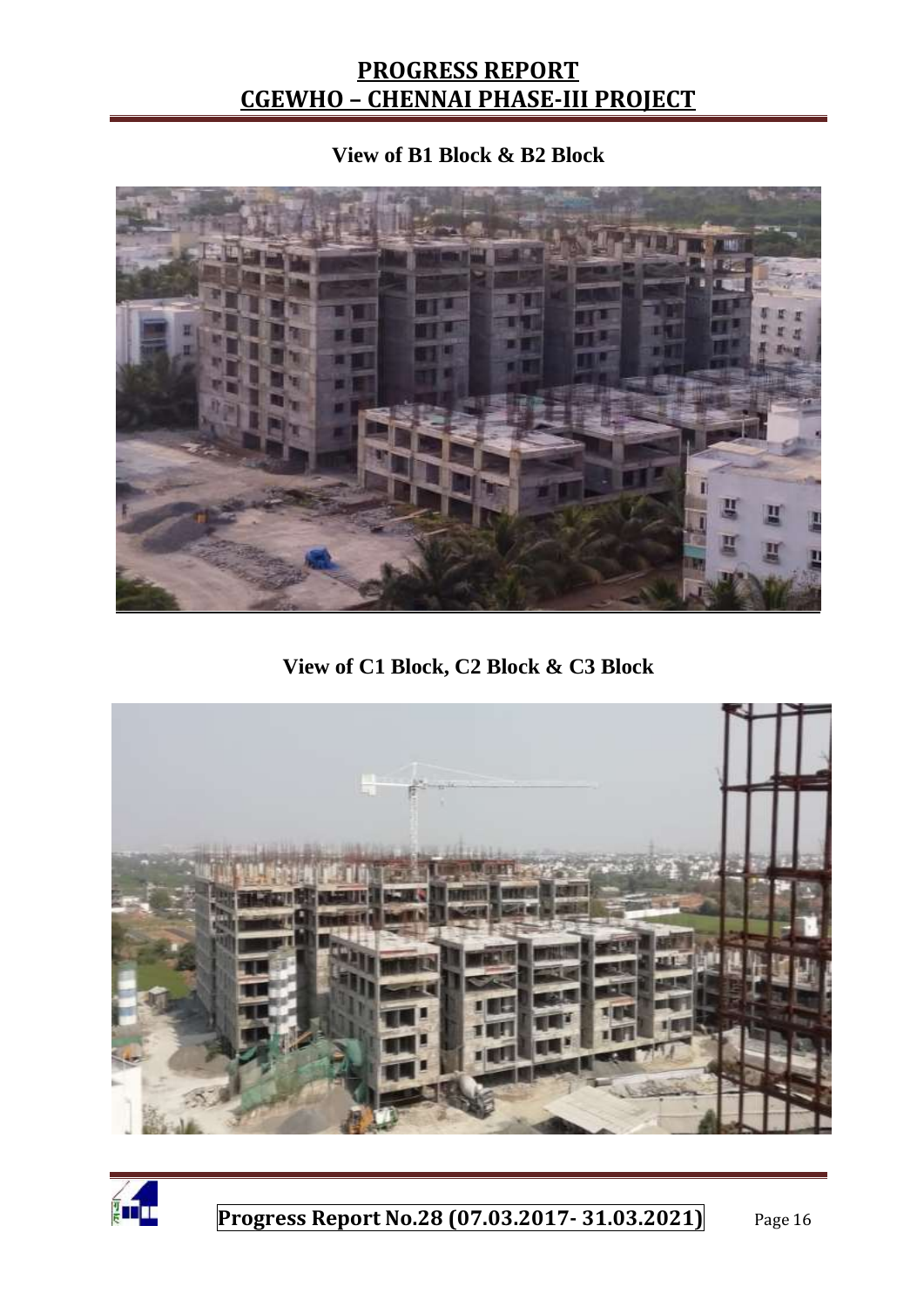#### **View of D1 Block, D2 Block, D3 Block & Community Hall**



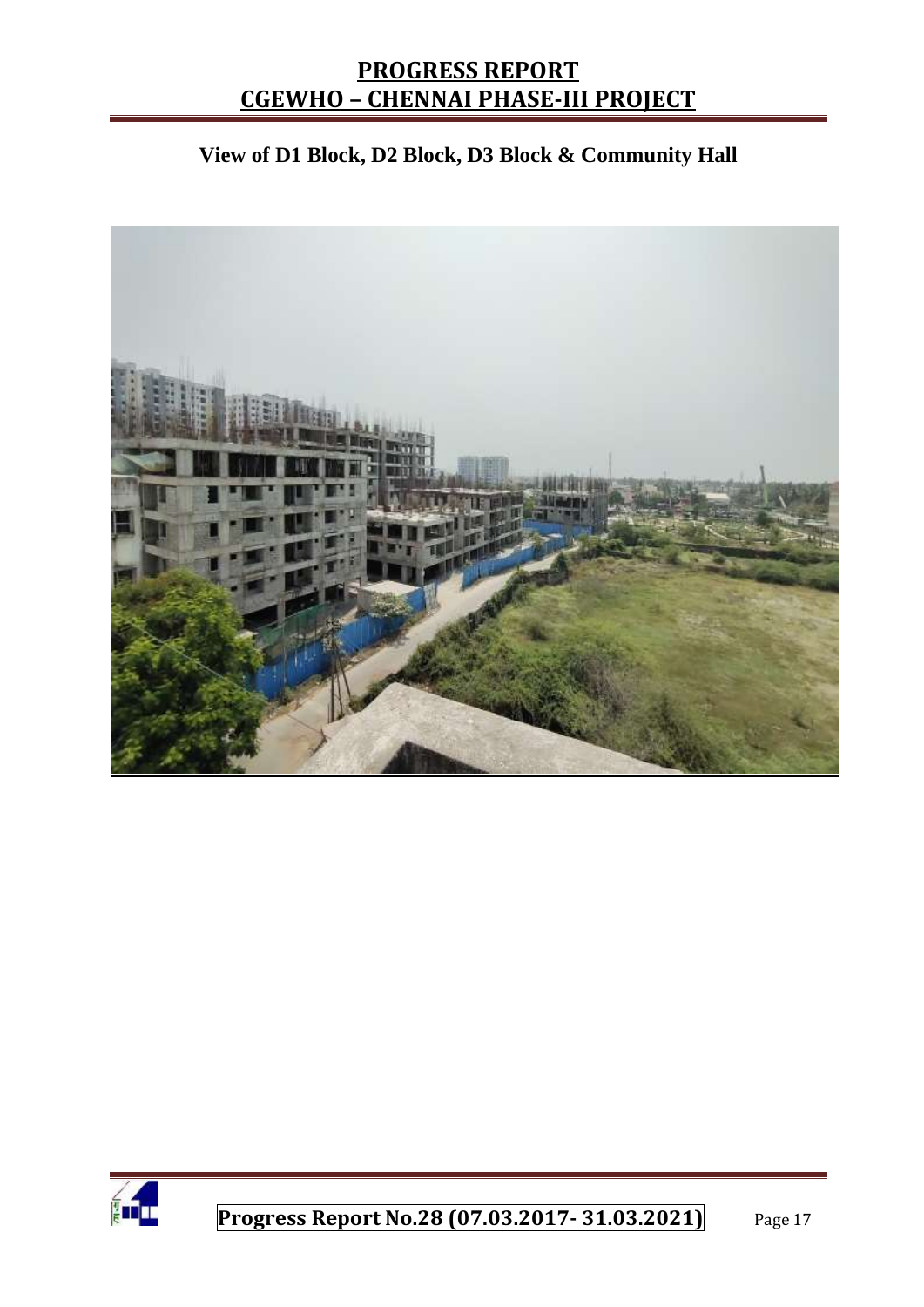#### **QUALITY CONTROL**

#### **DURING CONSTRUCTION FOLLOWING QUALITY CONTROL TESTS CONDUCTED AT SITE:**

| Sl.No.         | Materials                                                       | Source from                                                                   | <b>Test</b><br>Done | Result                           |
|----------------|-----------------------------------------------------------------|-------------------------------------------------------------------------------|---------------------|----------------------------------|
| $\mathbf{1}$   | M-Sand                                                          | Uthiramerur,<br>Kanchipuram<br>(DT)<br>Sriperambathur,<br>Kanchipuran<br>(Dt) | Each<br>Truck       | Sieve Analysis<br>& Silt content |
| $\overline{2}$ | Coarse Aggregate<br>(20mm)                                      | Uthiramerur,<br>Kanchipuram<br>(DT)<br>Sriperambathur,<br>Kanchipuran<br>(Dt) | Each<br>Truck       | Sieve Analysis                   |
| 3              | Coarse Aggregate<br>(12mm)                                      | Uthiramerur,<br>Kanchipuram<br>(DT)<br>Sriperambathur,<br>Kanchipuran<br>(Dt) | Each<br>Truck       | <b>Sieve Analysis</b>            |
| $\overline{4}$ | Cement                                                          | Third party testing is being done.                                            |                     |                                  |
| 5              | <b>Steel</b>                                                    | Third party testing is being done.                                            |                     |                                  |
| 6              | Pile Integrity                                                  | Third party testing is being done.                                            |                     |                                  |
| 7              | Soil Compaction                                                 | Third party testing is being done.                                            |                     |                                  |
| 8              | RCC cubes are being tested and Register is being maintained.    |                                                                               |                     |                                  |
| 9              | Slump test conducted at site to insure workability of concrete. |                                                                               |                     |                                  |

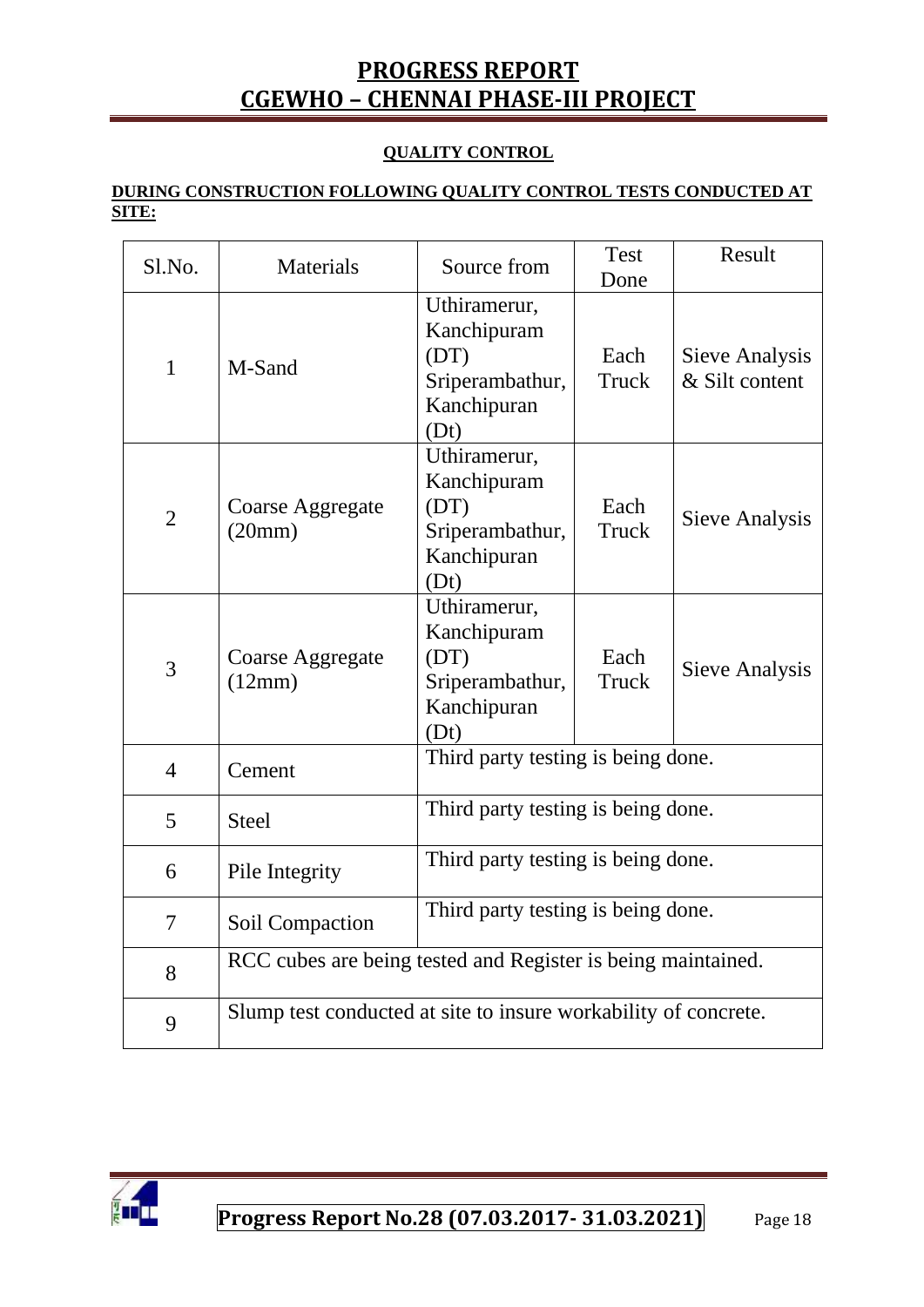### **PHOTOGRAPH OF QUALITY CONTROL AT SITE**

# **Concrete Cube Compressive Strength Testing**



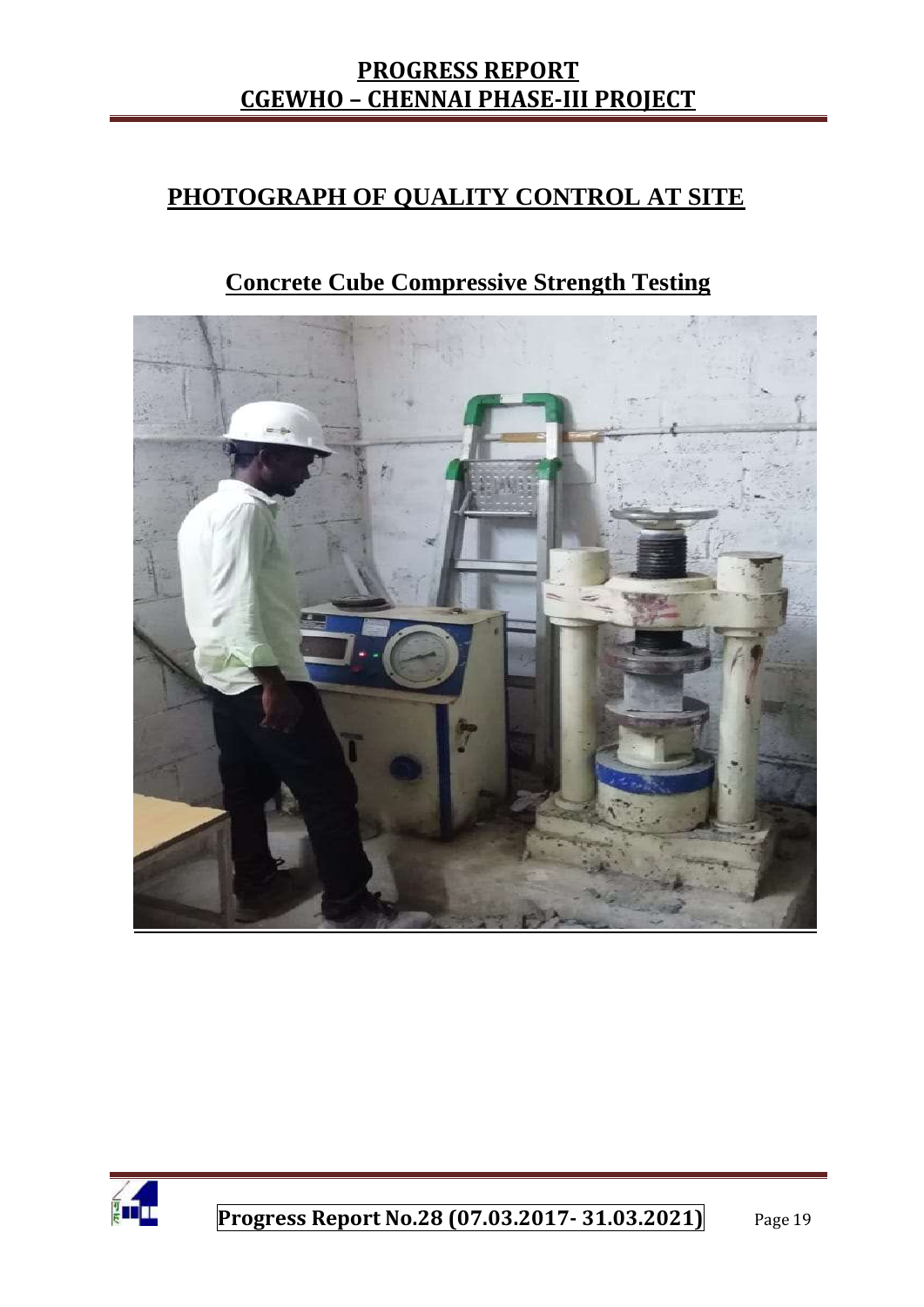

# **20mm & 12mm Aggregate Sieve Analysis Testing**